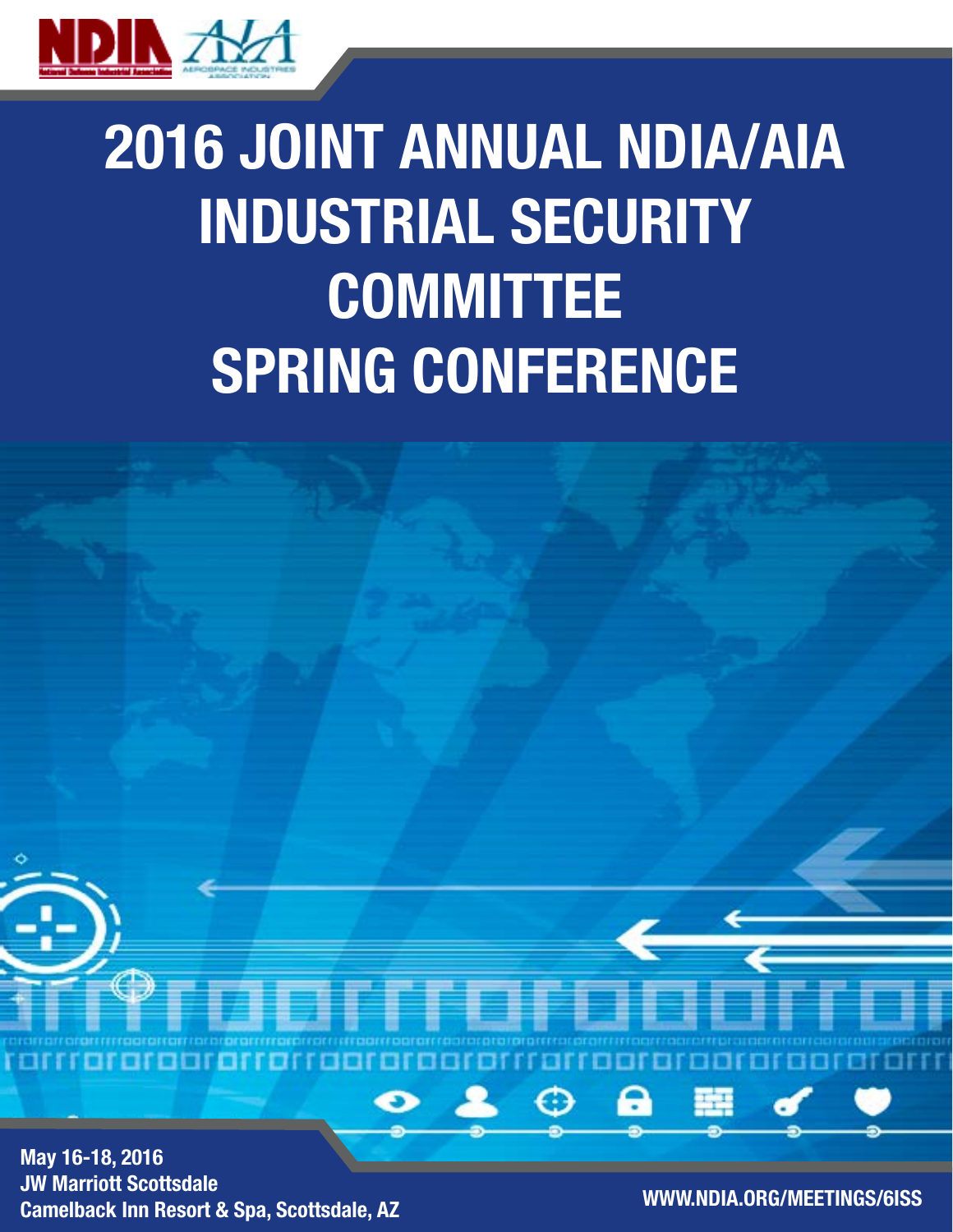

### **LOCATION**

JW Marriott Scottsdale Camelback Inn Resort & Spa 5402 E Lincoln Drive Scottsdale, AZ 85253 (800) 228-9290

### **ATTIRE**

Appropriate dress for the conference is business casual for civilians and Class B uniform or uniform of the day for military personnel.

### **ID BADGE**

During the conference registration and check-in, each attendee will be issued an identification badge. Please be prepared to present a valid picture ID. Badges must be worn at all conference functions.

#### **PROCEEDINGS**

Proceedings will be available on the web through the Defense Technical Information Center (DTIC) approximately two weeks after the conference. All registered attendees will receive an email notification once the proceedings are available.

### **SURVEY**

A survey will be emailed to all attendees after the conference. NDIA would appreciate your time in completing the survey to help make our events even more successful in the future.

### **SPEAKER DONATION**

In lieu of speaker gifts, a donation will be made to the Fisher House Foundation. For additional information, please visit: http://www.fisherhouse.org

### **SUNDAY, MAY 15, 2016**

| 6:00 PM – 7:00 PM | <b>Registration Open</b><br>Sunshine Terrace                                                                                                                                                                                                                                                                                       |
|-------------------|------------------------------------------------------------------------------------------------------------------------------------------------------------------------------------------------------------------------------------------------------------------------------------------------------------------------------------|
| 7:00 PM – 8:30 PM | <b>NDIA/AIA ISC EXCOM Discussions</b><br>Peace Pipe                                                                                                                                                                                                                                                                                |
|                   | $\mathbf{r}$ $\mathbf{r}$ $\mathbf{r}$ $\mathbf{r}$ $\mathbf{r}$ $\mathbf{r}$ $\mathbf{r}$ $\mathbf{r}$ $\mathbf{r}$ $\mathbf{r}$ $\mathbf{r}$ $\mathbf{r}$ $\mathbf{r}$ $\mathbf{r}$ $\mathbf{r}$ $\mathbf{r}$ $\mathbf{r}$ $\mathbf{r}$ $\mathbf{r}$ $\mathbf{r}$ $\mathbf{r}$ $\mathbf{r}$ $\mathbf{r}$ $\mathbf{r}$ $\mathbf{$ |

### **MONDAY, MAY 16, 2016**

| 7:00 AM – 4:45 PM   | <b>Registration Open</b><br>Sunshine Terrace                                                                                                                                                                                                                                                                                        |
|---------------------|-------------------------------------------------------------------------------------------------------------------------------------------------------------------------------------------------------------------------------------------------------------------------------------------------------------------------------------|
| 7:00 AM – 8:00 AM   | <b>Networking Breakfast</b><br>Sonoran Terrace                                                                                                                                                                                                                                                                                      |
| 8:00 AM – 8:15 AM   | <b>Opening Remarks</b><br>Sunshine Room<br>Col Michael Witt, USAF (Ret), Chief Security Officer, Ball<br>Aerospace & Technology Corporation; Chairman, NDIA<br><b>Industrial Security Committee</b><br>Mr. J.C. Dodson, Vice President of Cyber Security, BAE<br>Systems; Chairman, AIA Industrial Security Committee               |
| 8:15 AM – 8:45 AM   | <b>DFARS</b> Explained<br>Sunshine Room<br>Ms. Mary Thomas, Program Analyst, Defense Procurement<br>and Acquisition Policy, OUSD AT&L<br>Ms. Vicki Michetti, Director, DoD's DIB CS/IA Program                                                                                                                                      |
| 8:45 AM – 9:45 AM   | <b>DFARS Panel Discussion</b><br>Sunshine Room<br>Moderator: Mr. J.C. Dodson, Vice President of Cyber<br>Security, BAE Systems; Chairman, AIA Industrial Security<br>Committee<br>Ms. Mary Thomas, Program Analyst, Defense Procurement<br>and Acquisition Policy, OUSD AT&L<br>Ms. Vicki Michetti, Director, DoD DIB CS/IA Program |
| 9:45 AM – 10:00 AM  | <b>Refreshment Break</b><br>Sonoran Terrace                                                                                                                                                                                                                                                                                         |
| 10:00 AM - 10:45 AM | American Society for Industrial Security International<br><b>Update and Policy &amp; Issues Matrix Review</b><br>Sunshine Room<br>• Mr. Matthew Hollandsworth, Director of Corporate Security,<br>American Systems                                                                                                                  |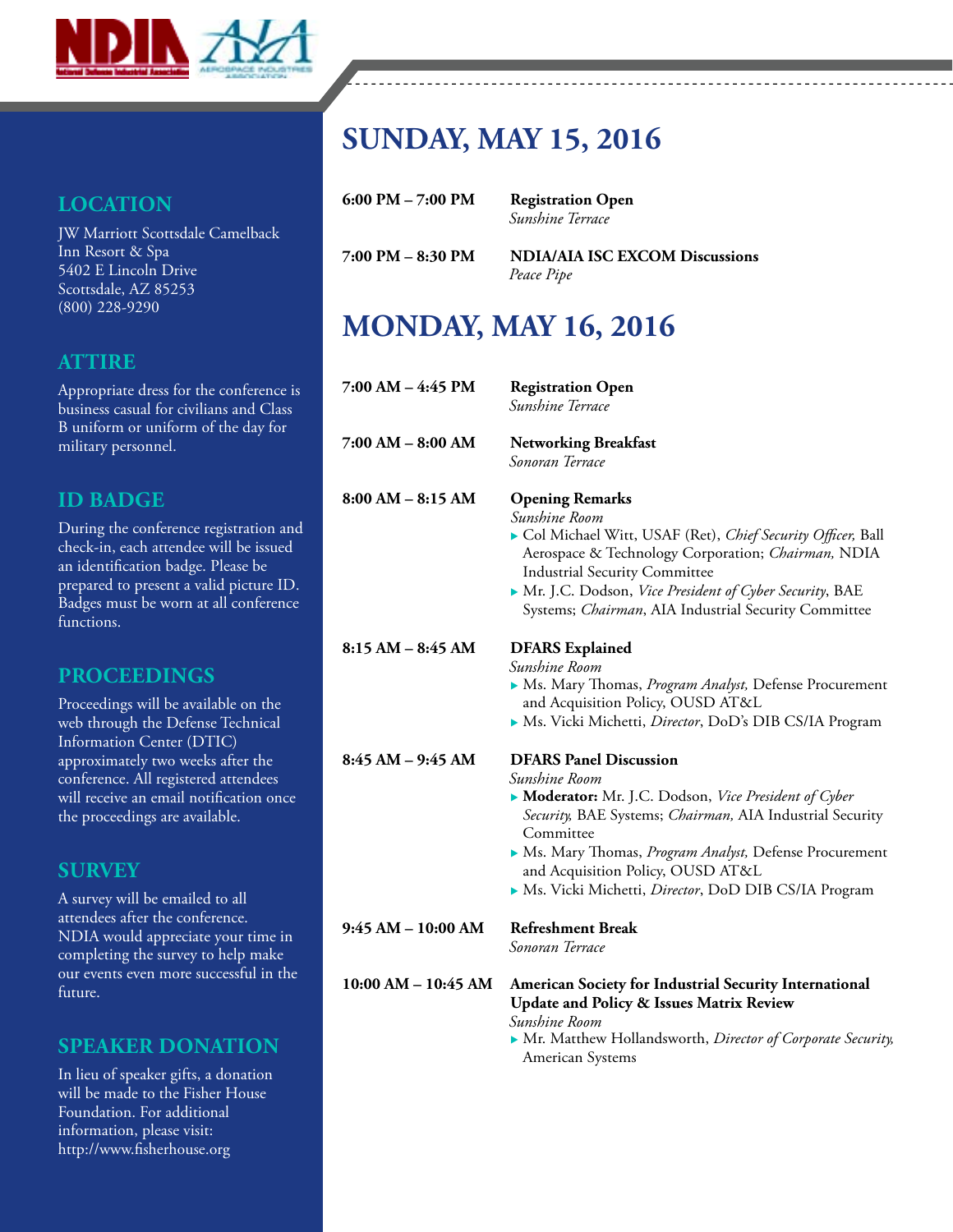| $10:45 AM - 11:45 AM$               | <b>CONCURRENT SESSIONS</b><br><b>AIA Membership Meeting</b><br>Sunshine Room                                                                                                                                                                                                                                                    |
|-------------------------------------|---------------------------------------------------------------------------------------------------------------------------------------------------------------------------------------------------------------------------------------------------------------------------------------------------------------------------------|
|                                     | Mr. J.C. Dodson, Vice President of Cyber Security, BAE<br>Systems; Chairman, AIA Industrial Security Committee                                                                                                                                                                                                                  |
|                                     | <b>NDIA Membership Meeting</b><br>Peace Pipe<br>Col Michael Witt, USAF (Ret), Chief Security Officer, Ball<br>Aerospace & Technology Corporation; Chairman, NDIA<br><b>Industrial Security Committee</b>                                                                                                                        |
| 11:45 AM - 1:00 PM                  | Lunch (on your own)                                                                                                                                                                                                                                                                                                             |
| $1:00$ PM $-1:15$ PM                | <b>General Committee Meeting</b><br>Sunshine Room<br>Col Michael Witt, USAF (Ret), Chief Security Officer, Ball<br>Aerospace & Technology Corporation; Chairman, NDIA<br><b>Industrial Security Committee</b><br>Mr. J.C. Dodson, Vice President of Cyber Security, BAE<br>Systems; Chairman, AIA Industrial Security Committee |
| $1:15$ PM $- 2:00$ PM               | <b>Keynote: The Evolving Risk</b><br>Sunshine Room<br>Mr. William Evanina, Director, ODNI National<br>Counterintelligence and Security Center                                                                                                                                                                                   |
| $2:00 \text{ PM} - 2:45 \text{ PM}$ | Keynote: The First 90 Days: A Lesson in Transition<br>Sunshine Room<br>• Ms. Mary Rose McCaffrey, Vice President of Security,<br>Northrop Grumman Corporation                                                                                                                                                                   |
| $2:45$ PM $-3:00$ PM                | <b>Refreshment Break</b><br>Sonoran Terrace                                                                                                                                                                                                                                                                                     |
| $3:00 \text{ PM} - 3:45 \text{ PM}$ | Keynote: International Security in a Dangerous World<br>Sunshine Room<br>Mr. Daniel Schlehr, Vice President, Raytheon Company                                                                                                                                                                                                   |
| $3:45$ PM $-4:00$ PM                | <b>Break</b><br>Sonoran Terrace                                                                                                                                                                                                                                                                                                 |
| $4:00$ PM $- 4:45$ PM               | <b>CUI</b> and Information Security<br>Sunshine Room<br>Mr. Gregory Pannoni, Associate Director, National Archives<br>and Records Administration                                                                                                                                                                                |
| 6:30 PM $- 7:30$ PM                 | <b>Networking Reception (casual dress)</b><br>North Garden<br>• Two complimentary drinks per person. Cash required for<br>any additional beverages desired                                                                                                                                                                      |

#### **NDIA EVENTS**

Please visit the NDIA website for a complete listing of the events we offer NDIA website: www.ndia.org Select: Meetings & Events

### **ADVERTISING**

Advertise in National DEFENSE magazine and increase your organization's exposure. National DEFENSE will be distributed to attendees of this conference as well as other NDIA events. For more information contact: Mr. Dino Pinotti *Vice President, Advertising* NDIA dpinotti@ndia.org (703) 247-2541

### **CONTACTS**

Col Michael Witt, USAF (Ret) *Chief Security Officer* BallAerospace & Technology Corporation; *Chairman* NDIA Industrial Security Committee (ISC)

Mrs. Jessica L. Roman, CMP *Associate Director, Operations* NDIA jroman@ndia.org (703) 247-9476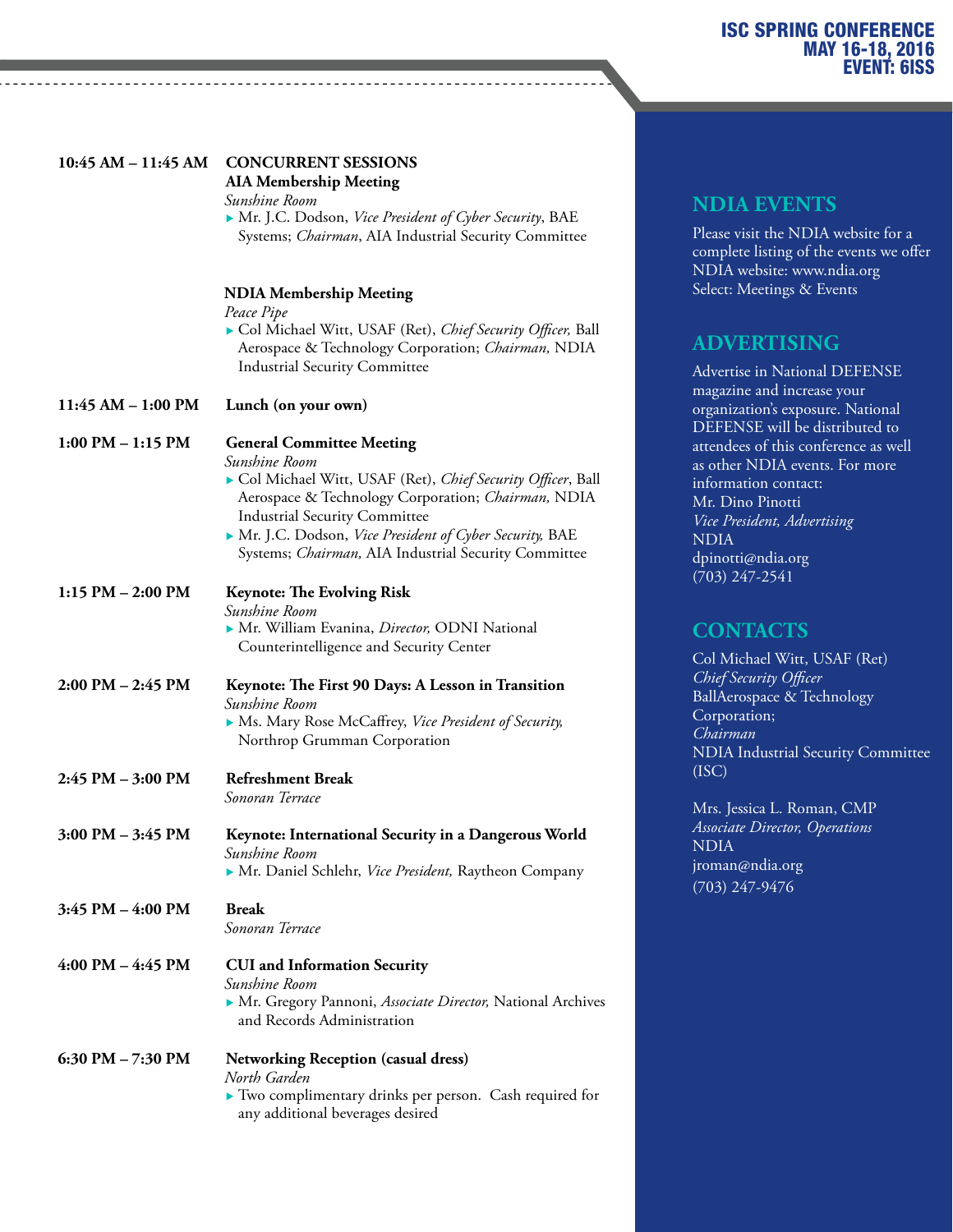

### **TUESDAY, MAY 17, 2016**

| $6:30$ AM $-5:15$ PM  | Registration<br>Sunshine Terrace                                                                                                                                                                                                                                                                                                                                                                                                                                                                                                                                                                                                                                                                                                   |
|-----------------------|------------------------------------------------------------------------------------------------------------------------------------------------------------------------------------------------------------------------------------------------------------------------------------------------------------------------------------------------------------------------------------------------------------------------------------------------------------------------------------------------------------------------------------------------------------------------------------------------------------------------------------------------------------------------------------------------------------------------------------|
| $6:30$ AM $- 7:30$ AM | <b>Networking Breakfast</b><br>Sonoran Terrace                                                                                                                                                                                                                                                                                                                                                                                                                                                                                                                                                                                                                                                                                     |
| $7:30$ AM $-7:45$ AM  | <b>Opening Remarks</b><br>Sunshine Room                                                                                                                                                                                                                                                                                                                                                                                                                                                                                                                                                                                                                                                                                            |
|                       | ► Col Michael Witt, USAF (Ret), Chief Security Officer, Ball Aerospace & Technology Corporation;<br>Chairman, NDIA Industrial Security Committee<br>Mr. J.C. Dodson, Vice President of Cyber Security, BAE Systems; Chairman, AIA Industrial Security<br>Committee                                                                                                                                                                                                                                                                                                                                                                                                                                                                 |
| $7:45 AM - 8:45 AM$   | Office of the Director of National Intelligence (ODNI) Update                                                                                                                                                                                                                                                                                                                                                                                                                                                                                                                                                                                                                                                                      |
|                       | Sunshine Room<br>• Mr. David Morrison, Assistant Director of Special Security Directorate, ODNI National<br>Counterintelligence and Security Center                                                                                                                                                                                                                                                                                                                                                                                                                                                                                                                                                                                |
| 8:45 AM - 10:00 AM    | <b>Intelligence Community and SAP Panel</b><br>Sunshine Room<br>Moderator: Mr. Jon Hildebrand, Director of Security, General Dynamics Information Technology<br>• Ms. Martha Courtney, Director/OS&CI, National Reconnaissance Office<br>• Mr. Steven Gonzales, Deputy Director of Security, National Geospatial-Intelligence Agency<br>• Mr. Daniel Gragg, Director of Security Policy-SAPCO, Navy Engineering Logistics Office<br>Mr. Dennis Hanratty, Chief, Office of Physical Security & Antiterrorism/Force Protection, National Security<br>Agency<br>Ms. Wendy Kay, Air Force SAPCO, SAF/AAZ<br>• Mr. Michael Mahoney, Director of Security, Central Intelligence Agency<br>Mr. Rick Meredith, Defense Intelligence Agency |
| $10:00 AM - 10:15AM$  | <b>Refreshment Break</b><br>Sonoran Terrace                                                                                                                                                                                                                                                                                                                                                                                                                                                                                                                                                                                                                                                                                        |
| $10:15 AM - 10:45 AM$ | DoD Industrial Security/NISPOM Update<br>Sunshine Room<br>• Mr. Benjamin Richardson, Senior Advisior of Security Policy and Oversight, OUSD(I)<br>• Ms. Carrie Wibben, Director of Counterintelligence and Security, OUSD(I)                                                                                                                                                                                                                                                                                                                                                                                                                                                                                                       |
| 10:45 AM - 11:15 AM   | <b>Defense Security Service Update</b><br>Sunshine Room<br>Mr. Daniel Payne, Director, Defense Security Service                                                                                                                                                                                                                                                                                                                                                                                                                                                                                                                                                                                                                    |
| 11:15 AM - 12:45 PM   | Lunch (on your own)                                                                                                                                                                                                                                                                                                                                                                                                                                                                                                                                                                                                                                                                                                                |
| 12:45 PM - 1:15 PM    | DoD Consolidated Adjudications Facility Update<br>Sunshine Room<br>• Mr. Daniel Purtill, Deputy Director, DoD Consolidated Adjudications Facility                                                                                                                                                                                                                                                                                                                                                                                                                                                                                                                                                                                  |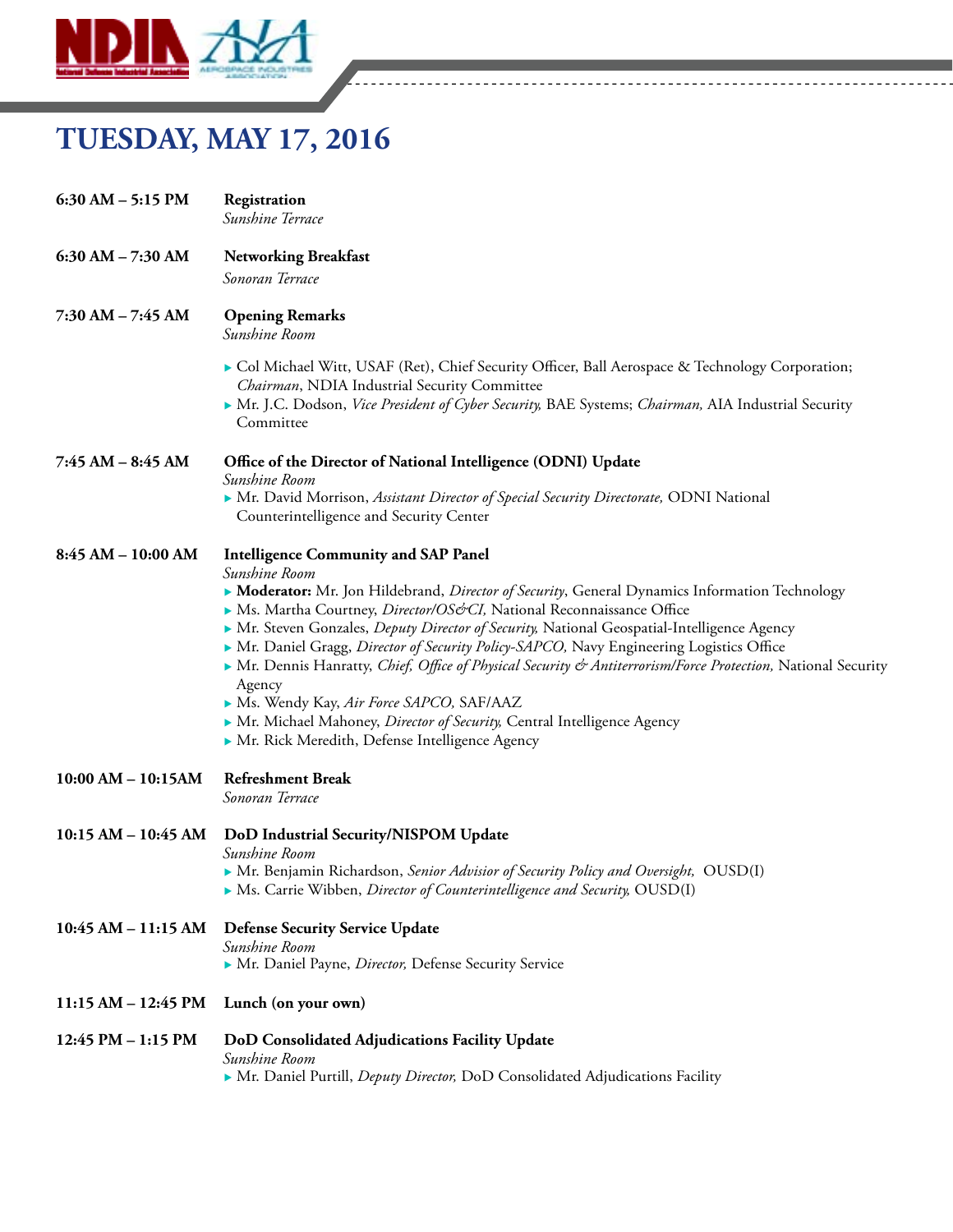| $1:15$ PM $- 2:45$ PM | <b>Insider Threat Panel</b><br>Sunshine Room<br>Moderator: Col Dennis Keith, USAF (Ret), Vice President of Global Security, Harris Corporation<br>Mr. Michael Buckley, Chief of Implementation, Defense Insider Threat Management and Analysis Center,<br><b>Defense Security Service</b><br>Mr. Vincent Jarvie, Vice President of Corporate Security, L-3 Communications<br>Mr. Keith Minard, Assistant Director of NISP Administration and Policy Analysis, Industry Policy<br><b>Integration and Applications</b><br>• Ms. Heather Sims, Assistant Deputy Director for Operations Industry Security Field Operations, Defense<br><b>Security Service</b><br>Mr. Douglas Thomas, Director of Counterintelligence Operations and Corporate Investigations, Lockheed |
|-----------------------|----------------------------------------------------------------------------------------------------------------------------------------------------------------------------------------------------------------------------------------------------------------------------------------------------------------------------------------------------------------------------------------------------------------------------------------------------------------------------------------------------------------------------------------------------------------------------------------------------------------------------------------------------------------------------------------------------------------------------------------------------------------------|
|                       | Martin Corporation                                                                                                                                                                                                                                                                                                                                                                                                                                                                                                                                                                                                                                                                                                                                                   |
| 2:45 PM - 3:00 PM     | <b>Refreshment Break</b><br>Sonoran Terrace                                                                                                                                                                                                                                                                                                                                                                                                                                                                                                                                                                                                                                                                                                                          |
| 3:00 PM - 4:00 PM     | <b>Defense Security Service Panel</b><br>Sunshine Room<br>• Moderator: Mr. Steven Kipp, <i>Information Systems Security Manager</i> , L-3 Communications-<br><b>Communications Systems East</b><br>Col Fred Gortler, USAF (Ret), Director of Industrial Security Policy, Defense Security Service<br>Mr. Gus Greene, Director of Industrial Security Field Operations, Defense Security Service<br>Mr. Kevin Jones, Director of Center for Development of Security Excellence, Defense Security Service<br>Mr. James Kren, Deputy Directory, Defense Security Service<br>Mr. William Stephens, Director, Defense Security Service                                                                                                                                    |
| $4:15$ PM $-5:15$ PM  | OPTIONAL CONCURRENT SESSIONS<br>Foreign Ownership, Control or Influence (FOCI) Roundtable Discussion<br>Sunshine Room<br>• Moderator: Mrs. Jennifer Brown, Director of Corporate Security, iDirect Government<br>• Ms. Nicoletta Giordani, Chief of Foreign Ownership Control or Influence Division, Defense Security<br>Service<br><b>NISP Migration to RMF</b><br>Peace Pipe<br>Moderator: Mr. Steven Kipp, Director of Information Systems Security, L-3 Communications-<br>Corporation                                                                                                                                                                                                                                                                           |
|                       | Mr. Karl Hellman, Assistant Deputy Director, NISP Authorization Office, Defesne Security Service                                                                                                                                                                                                                                                                                                                                                                                                                                                                                                                                                                                                                                                                     |
| 6:30 PM               | <b>Networking Dinner (western casual dress)</b>                                                                                                                                                                                                                                                                                                                                                                                                                                                                                                                                                                                                                                                                                                                      |

 $\frac{1}{2}$  .  $\frac{1}{2}$  .  $\frac{1}{2}$ 

*Mummy Mountain*

----------------------------

 $\blacktriangleright$  Two complimentary drinks per person. Cash required for any additional beverages desired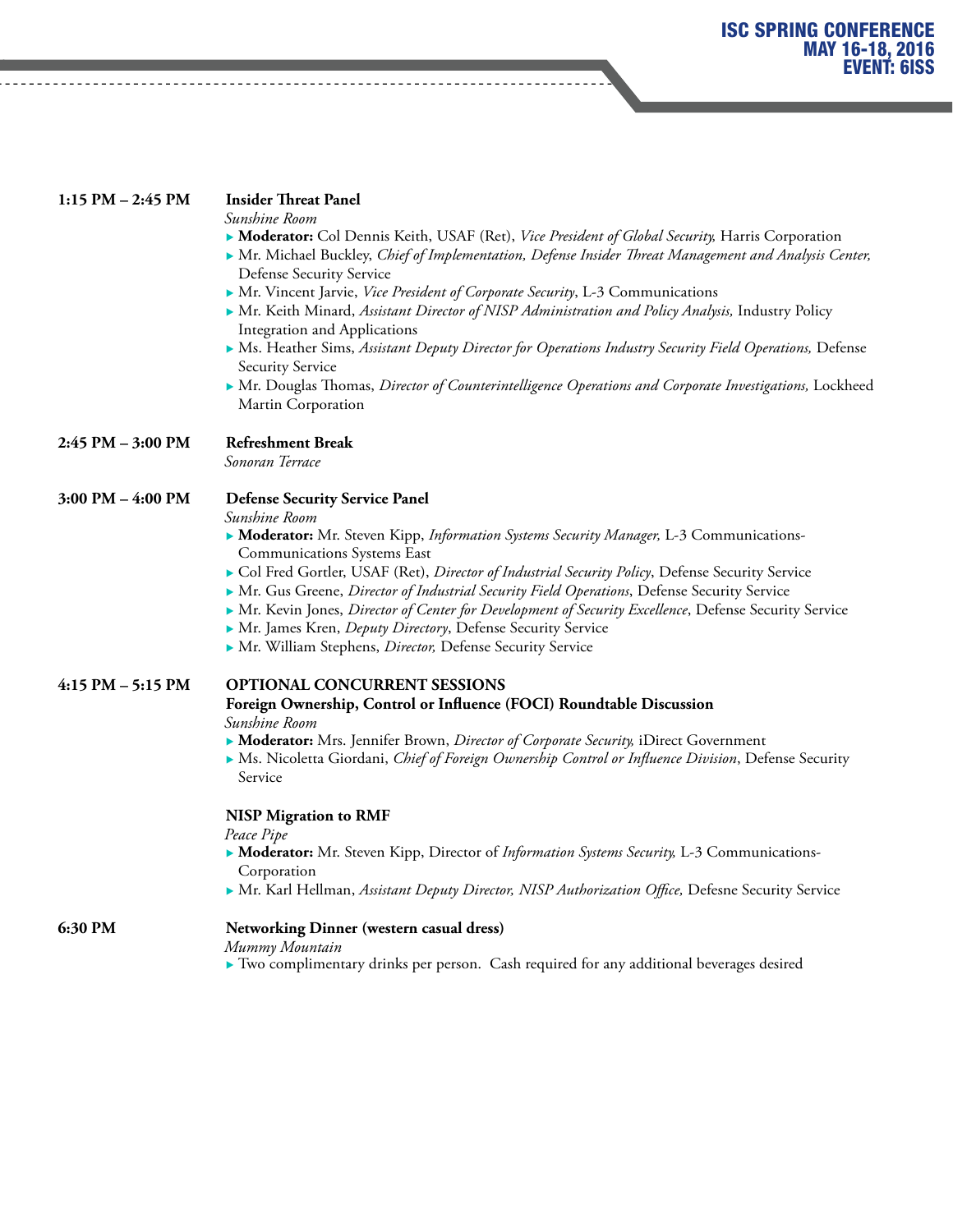

### **WEDNESDAY, MAY 18, 2016**

| 6:45 AM - 11:30 AM   | <b>Registration Open</b><br>Sunshine Terrace                                                                                                                                                                                                                                                                                  |
|----------------------|-------------------------------------------------------------------------------------------------------------------------------------------------------------------------------------------------------------------------------------------------------------------------------------------------------------------------------|
| $6:45 AM - 7:45 AM$  | <b>Networking Breakfast</b><br>Sonoran Terrace                                                                                                                                                                                                                                                                                |
| 7:45 AM - 8:00 AM    | <b>Opening Remarks</b><br>Sunshine Room<br>Col Michael Witt, USAF (Ret), Chief Security Officer, Ball Aerospace & Technology Corporation;<br>Chairman, NDIA Industrial Security Committee<br>Mr. J.C. Dodson, Vice President of Cyber Security, BAE Systems; Chairman, AIA Industrial Security<br>Committee                   |
| $8:00 AM - 9:00 AM$  | OPM and National Background Investigations Bureau (NBIB) Update<br>Sunshine Room<br>• Ms. Lisa Loss, Deputy Associate Director, Federal Investigative Services, OPM<br>Mr. James Onusko, Transition Team Lead, NBIB<br>Mrs. Christy Wilder, Deputy, NBIB                                                                      |
| $9:00 AM - 9:15 AM$  | <b>Refreshment Break</b><br>Sonoran Terrace                                                                                                                                                                                                                                                                                   |
| $9:15 AM - 10:00 AM$ | <b>NDIA/AIA Joint Membership Meeting</b><br>Sunshine Room<br>Col Michael Witt, USAF (Ret), Chief Security Officer, Ball Aerospace & Technology Corporation;<br>Chairman, NDIA Industrial Security Committee<br>Mr. J.C. Dodson, Vice President of Cyber Security, BAE Systems; Chairman, AIA Industrial Security<br>Committee |
| 10:00 AM - 10:30 AM  | <b>Legislative Discussion</b><br>Sunshine Room<br>• Mr. James Thomas, Director of Legislative Policy, NDIA                                                                                                                                                                                                                    |
| 10:30 AM - 11:30 AM  | Fall 2016 Conference Planning<br>Sunshine Room<br>Col Michael Witt, USAF (Ret), Chief Security Officer, Ball Aerospace & Technology Corps.; Chairman,<br>NDIA Industrial Security Committee<br>Mr. J.C. Dodson, Vice President of Cyber Security, BAE Systems; Chairman, AIA Industrial Security<br>Committee                 |
| 11:30 AM             | <b>Closing Comments and Conference Adjourns</b>                                                                                                                                                                                                                                                                               |